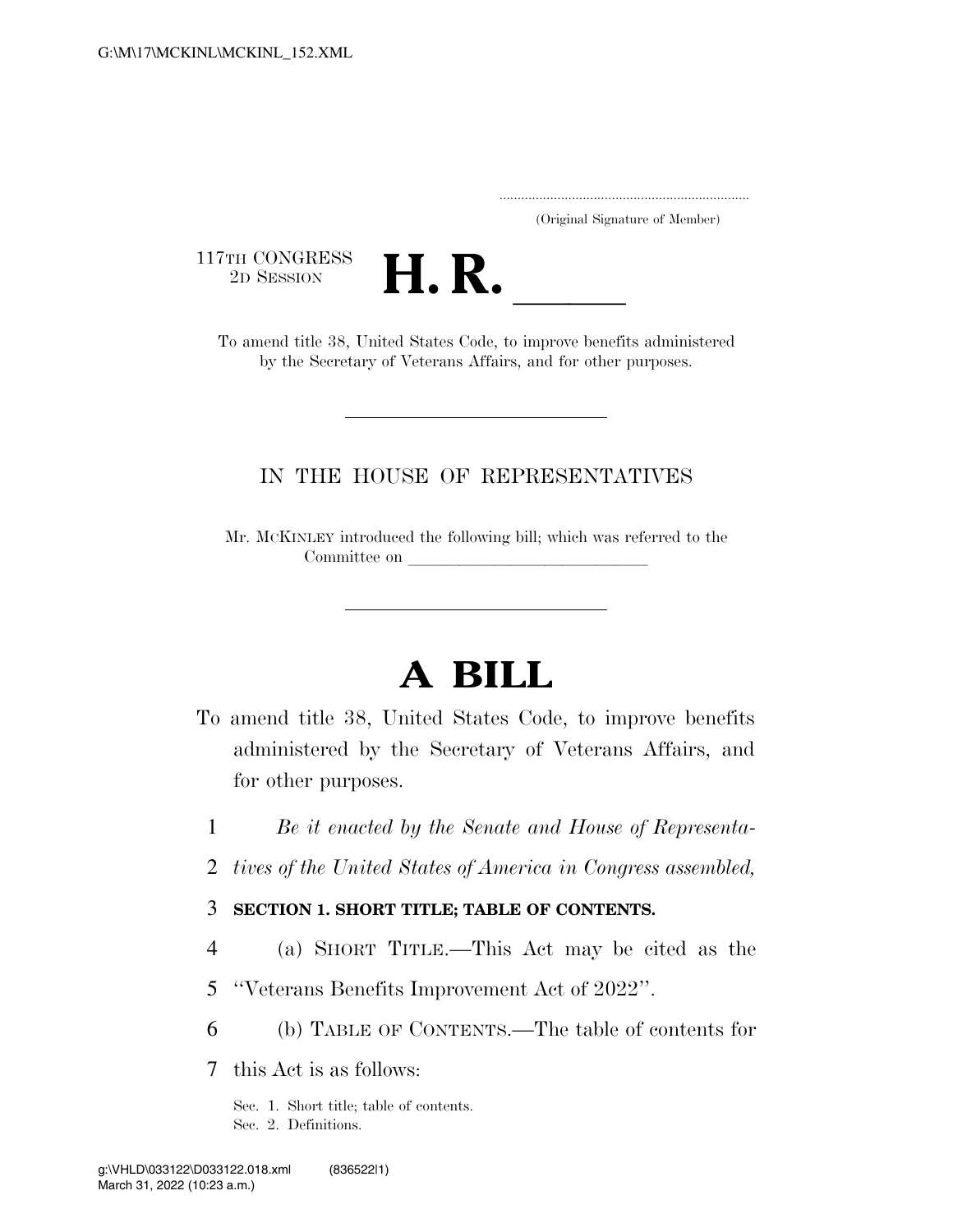#### TITLE I—BOARD OF VETERANS' APPEALS MATTERS

- Sec. 101. Board of Veterans' Appeals internship program.
- Sec. 102. Pilot program on establishment of Board of Veterans' Appeals honors program.
- Sec. 103. Report on improving access to Board of Veterans' Appeals telehearings.

#### TITLE II—MEDICAL DISABILITY EXAM MATTERS

- Sec. 201. Improving requirement to publish disability benefit questionnaire forms of Department of Veterans Affairs.
- Sec. 202. Report on improving medical disability examinations for veterans who live abroad.
- Sec. 203. Department of Veterans Affairs requirement for communication by contractors providing covered medical disability examinations with persons recognized by power of attorney for preparation, presentation, and prosecution of claims.
- Sec. 204. Department of Veterans Affairs outreach regarding contact information for contractors providing covered medical disability examinations.

#### TITLE III—OTHER MATTERS

- Sec. 301. Report on supporting governmental veterans service officers.
- Sec. 302. Electronic notification of decisions and other electronic communications.
- Sec. 303. Facilitating Department of Veterans Affairs contractor access to Federal tax return information necessary for claims processing.

#### 1 **SEC. 2. DEFINITIONS.**

#### 2 In this Act:

- 3 (1) CLAIMANT.—The term ''claimant'' has the
- 4 meaning given that term in section 5100 of title 38,
- 5 United States Code.
- 6 (2) DEPARTMENT.—The term ''Department''
- 7 means the Department of Veterans Affairs.
- 8 (3) SECRETARY.—The term ''Secretary'' means
- 9 the Secretary of Veterans Affairs.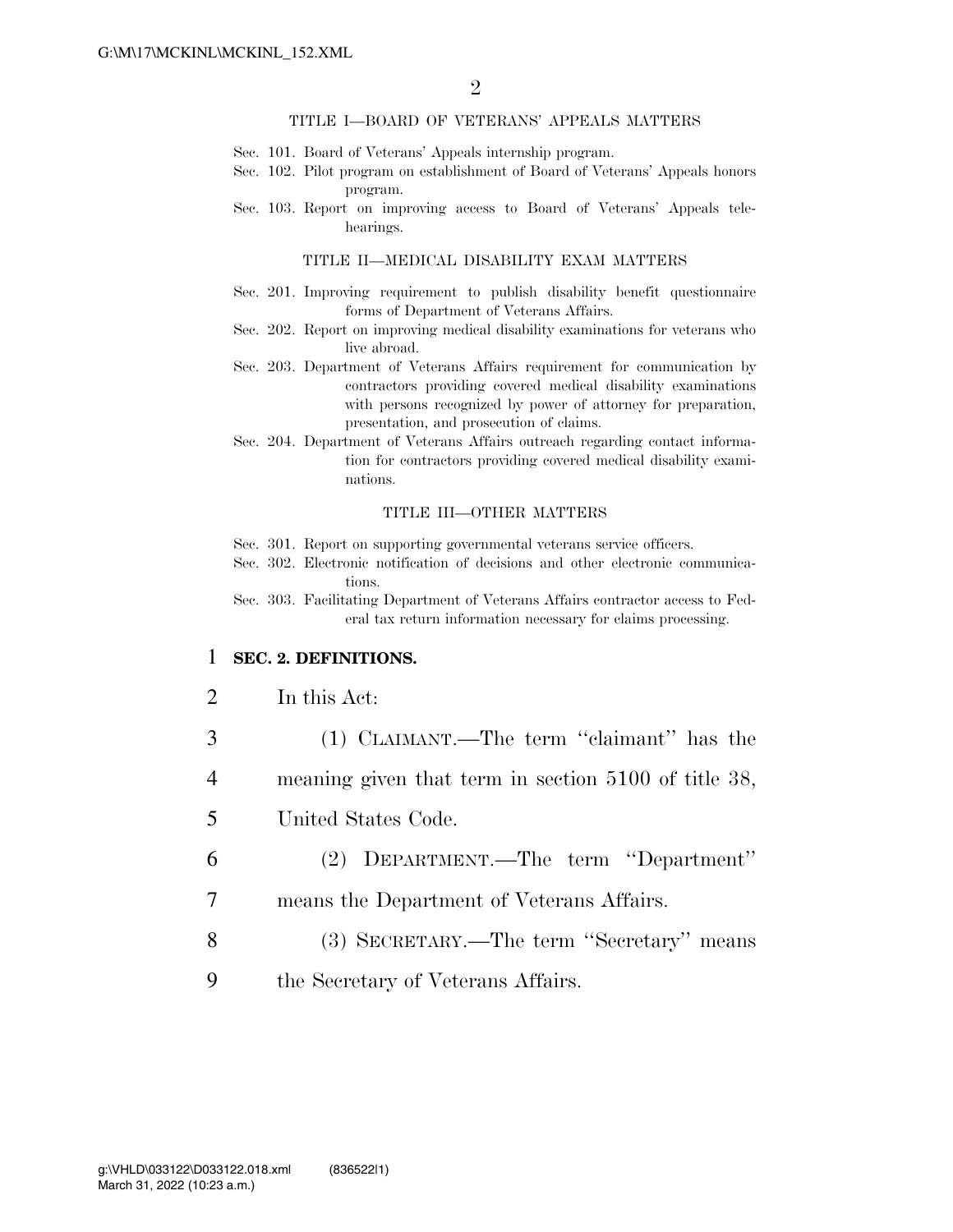# **TITLE I—BOARD OF VETERANS' APPEALS MATTERS**

 **SEC. 101. BOARD OF VETERANS' APPEALS INTERNSHIP PROGRAM.** 

 (a) IN GENERAL.—Chapter 71 of title 38, United States Code, is amended by adding at the end the fol-lowing new section:

## **''§ 7114. Internship program**

 ''The Secretary shall establish a competitive intern- ship program within the Department for the purpose of providing an opportunity for high-achieving students at law schools accredited by the American Bar Association to gain experience with the Board.''.

 (b) CLERICAL AMENDMENT.—The table of sections at the beginning of chapter 71 of such title is amended by adding at the end the following new item:

''7114. Internship program.''.

 (c) DEADLINE.—The Secretary shall establish the in- ternship program required by section 7114 of such title, as added by subsection (a), not later than one year after the date of the enactment of this Act.

# **SEC. 102. PILOT PROGRAM ON ESTABLISHMENT OF BOARD OF VETERANS' APPEALS HONORS PROGRAM.**

 (a) ESTABLISHMENT.—Not later than one year after the date of the enactment of this Act, the Secretary shall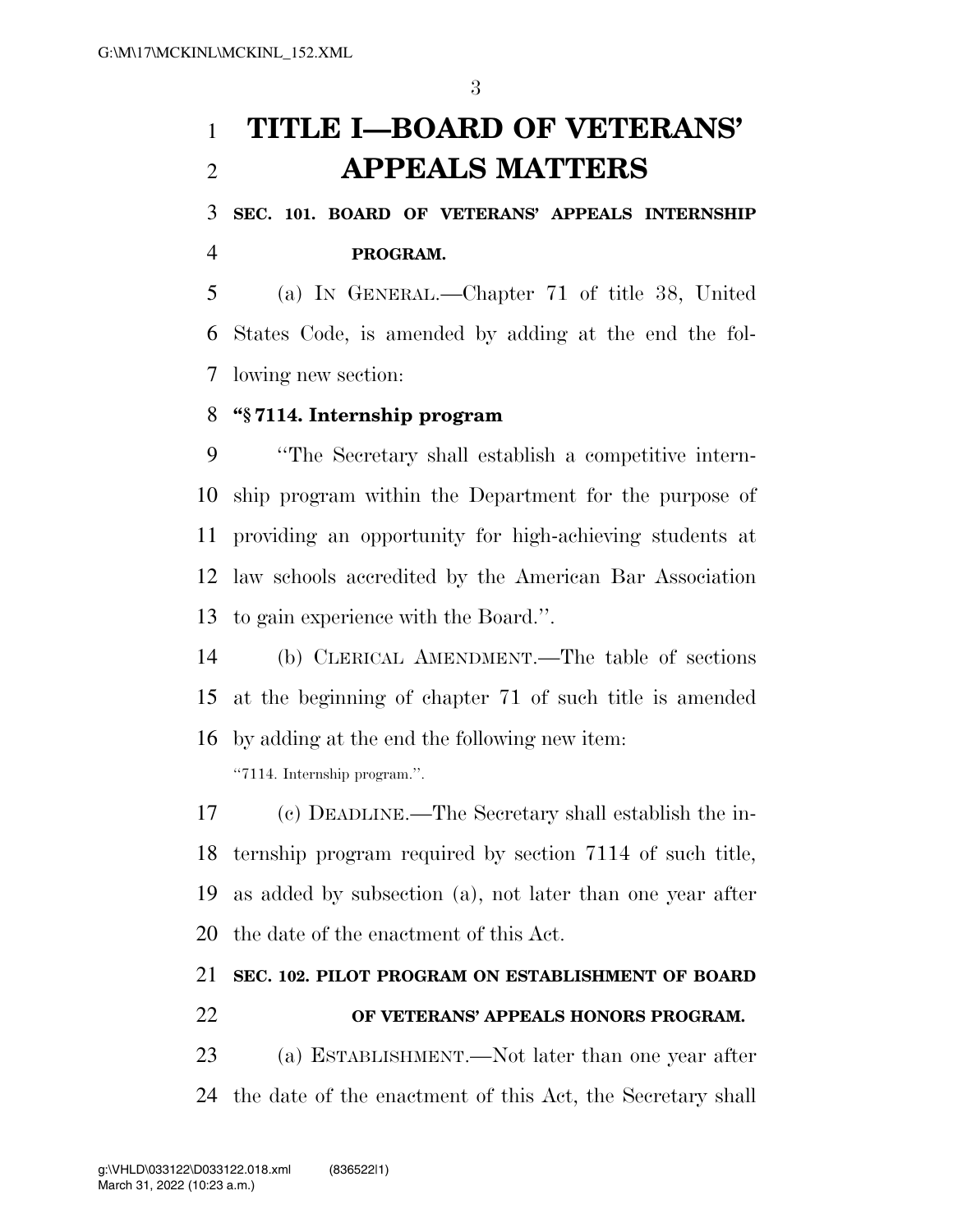establish a pilot program to assess the feasibility and ad- visability of establishing a competitive honors program within the Department for the purpose of recruiting high- achieving law school students, recent law school graduates, and entry-level attorneys for employment with the Board.

 (b) DURATION.—The Secretary shall carry out the pilot program required by subsection (a) during the nine- year period beginning on the date of the establishment of the pilot program.

(c) HONORS PROGRAM.—

 (1) IN GENERAL.—Under the pilot program re- quired by subsection (a), the Secretary shall carry out a competitive honors program as described in such subsection.

 (2) PRIORITY CONSIDERATION.—The Secretary shall give priority consideration in application for the honors program to individuals who successfully complete the internship program established under section 7114 of title 38, United States Code, as 20 added by section  $101(a)$ .

21 (3) STUDENT LOAN REPAYMENT BENEFITS.—

 (A) IN GENERAL.—The Secretary shall provide student loan repayment benefits under section 5379 of title 5, United States Code, to each participant in the pilot program who is eli-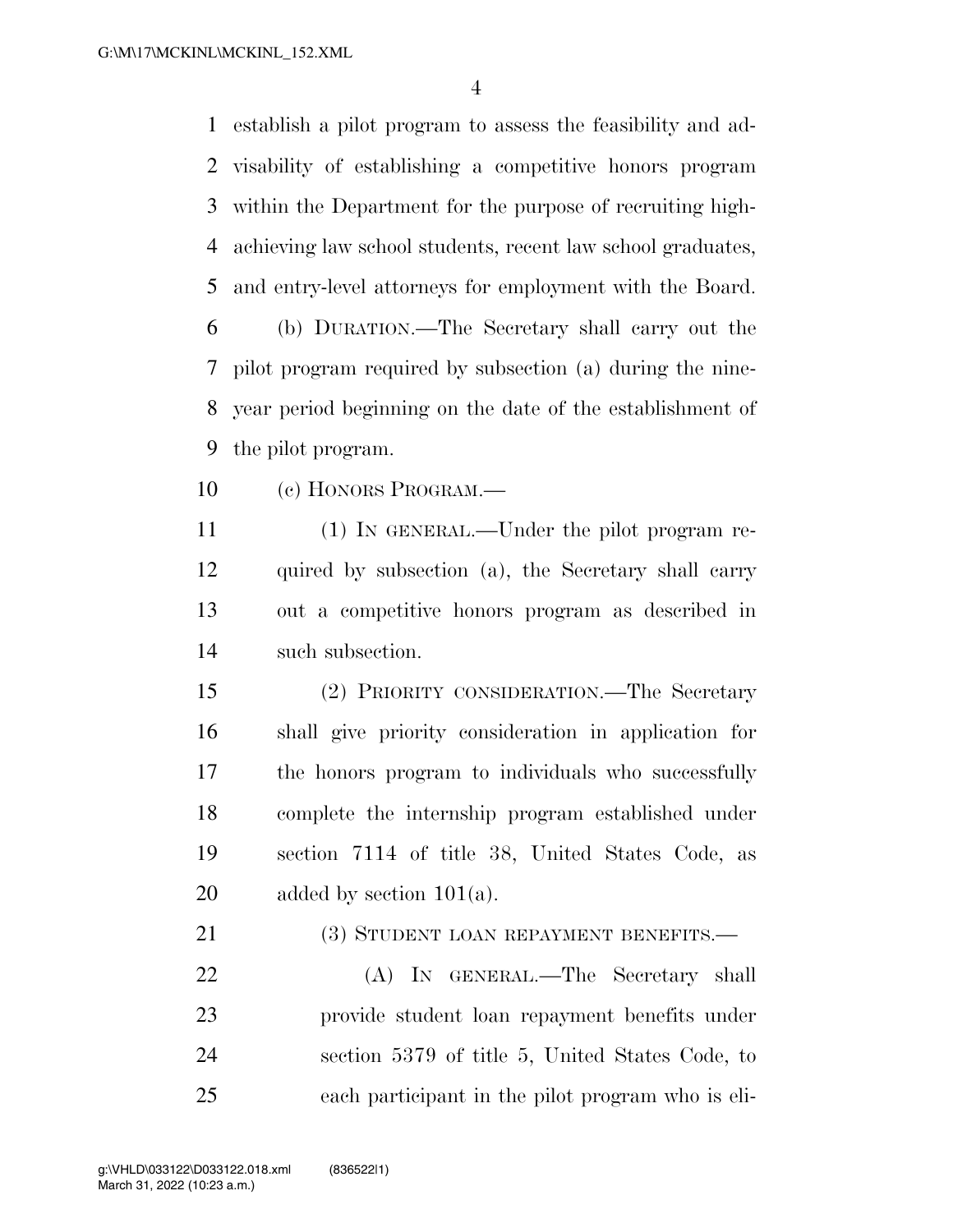gible for student loan repayment benefits under such section.

 (B) AGREEMENTS.—The Secretary shall enter into an agreement with each participant in the pilot program who will receive benefits described in subparagraph (A), in accordance with such section.

 (C) COMMITMENT.—An agreement de- scribed in subparagraph (B) shall include a re- quirement that the participant will remain in the service of the Department for a period of not less than three years, unless involuntarily separated, in accordance with subsection (c) of such section.

 (4) PROFESSIONAL DEVELOPMENT ACTIVI-TIES.—

 (A) ASSIGNMENT OF MENTORS.—Not later than 90 days after the date on which an indi- vidual begins participating in the pilot program required by subsection (a), the Secretary shall assign the participant a mentor who is a mana- gerial employee of the Department outside the participant's chain of command.

24 (B) ASSIGNMENTS TO OFFICE OF GENERAL COUNSEL.—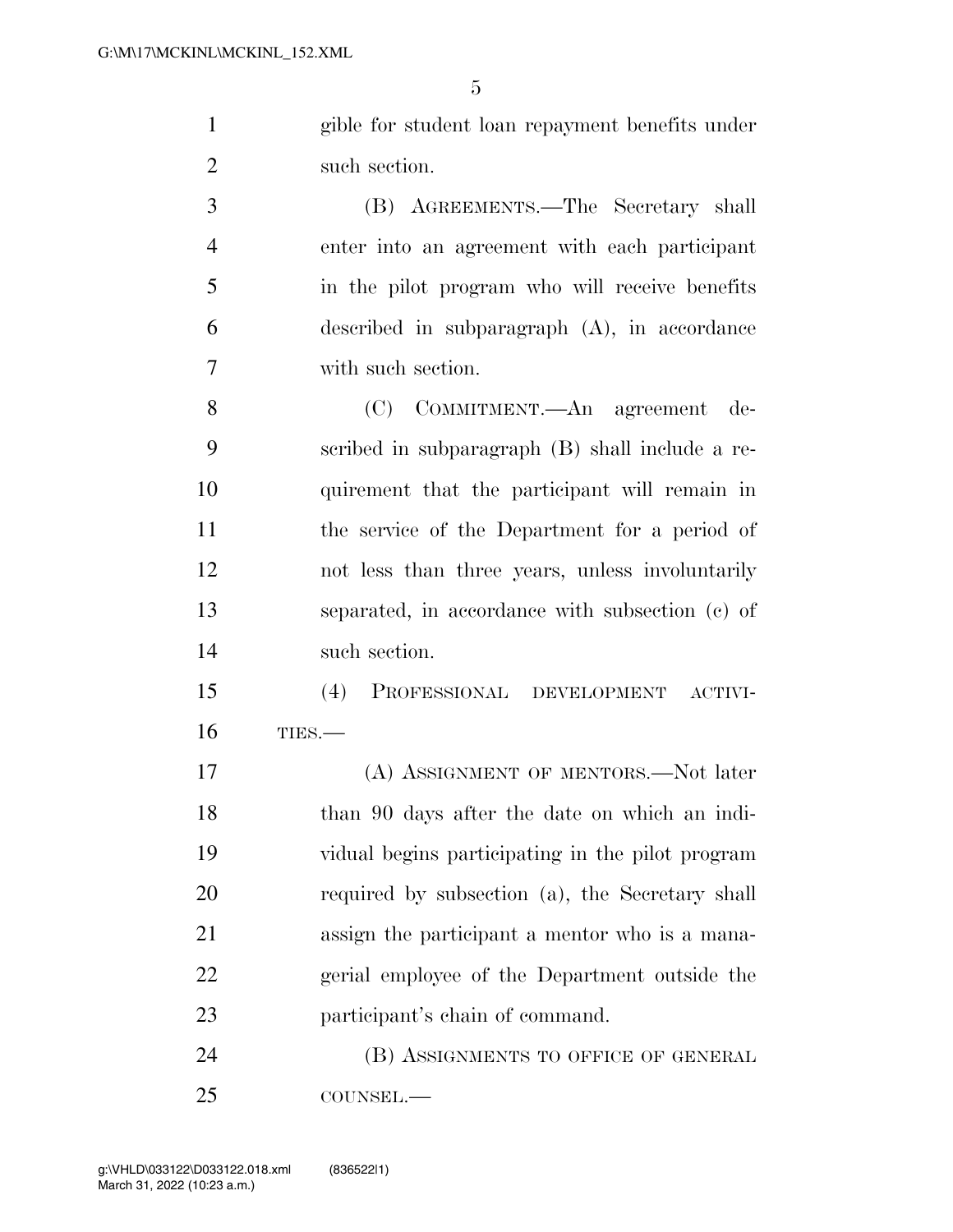| $\mathbf{1}$   | (i) IN GENERAL.—The Secretary shall                   |
|----------------|-------------------------------------------------------|
| $\overline{2}$ | provide each participant in the pilot pro-            |
| 3              | gram at least one assignment within the               |
| $\overline{4}$ | Office of General Counsel of the Depart-              |
| 5              | ment that includes full-time legal respon-            |
| 6              | sibilities in order to further the profes-            |
| 7              | sional development of the participant.                |
| 8              | (ii) PERIOD OF ASSIGNMENT.—An as-                     |
| 9              | signment provided under clause (i) shall be           |
| 10             | for a period of not less than 120 days and            |
| 11             | not more than 180 days, or longer at the              |
| 12             | discretion of the Secretary.                          |
| 13             | (C) OTHER ROTATIONAL ASSIGNMENTS.-                    |
| 14             | (i) IN GENERAL.—The Secretary may                     |
| 15             | provide a participant in the pilot program            |
| 16             | one or more other short-term rotational as-           |
| 17             | signments.                                            |
| 18             | (ii) PERIOD OF ASSIGNMENT. An as-                     |
| 19             | signment provided under clause (i) shall be           |
| 20             | for a period of not less than 30 days and             |
| 21             | not more than 180 days, at the discretion             |
| 22             | of the Secretary.                                     |
| 23             | (d) PERIODIC REPORTS.—                                |
| 24             | (1) REPORTS REQUIRED.—Not later than three            |
| 25             | years after the date on which the Secretary first ac- |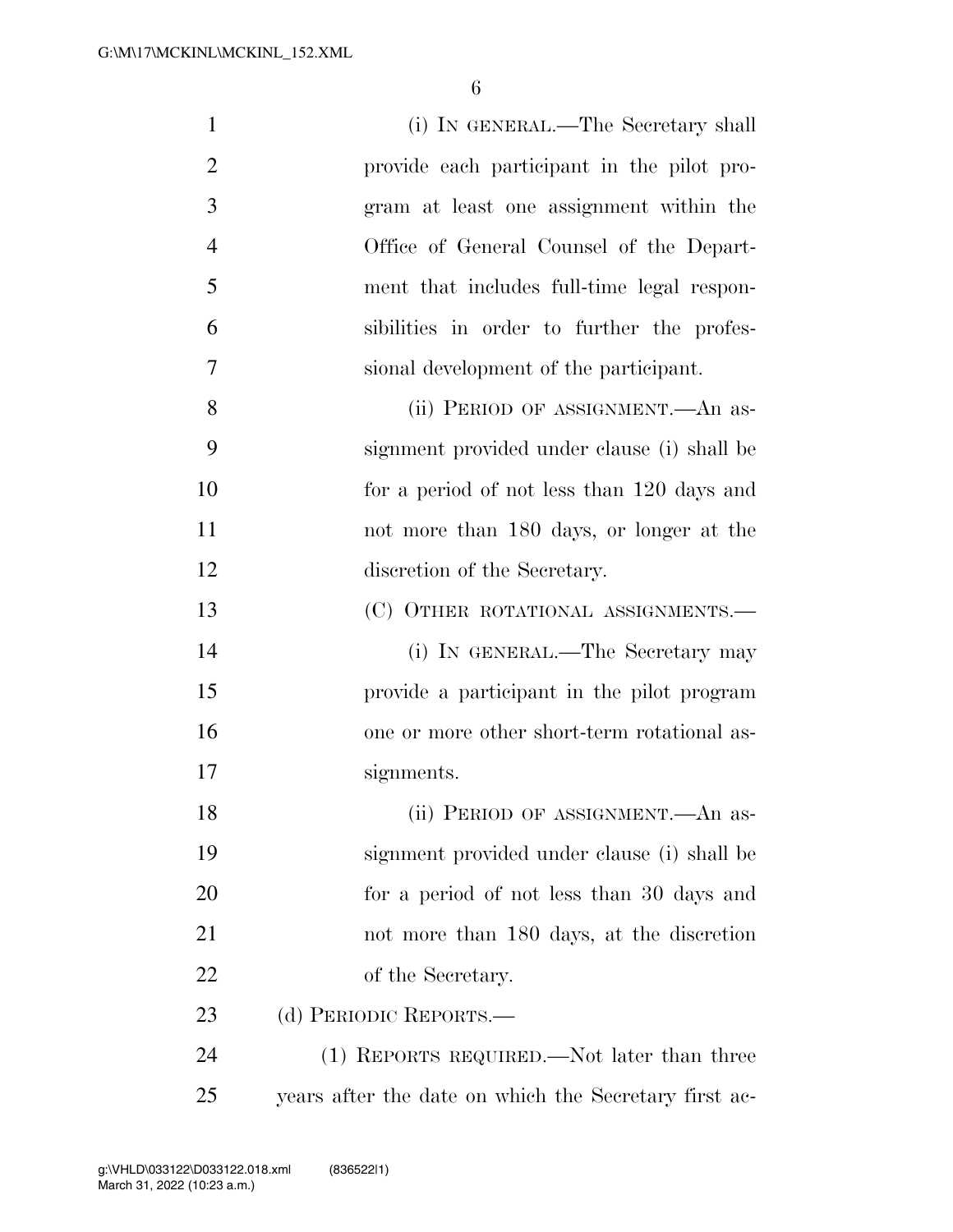| $\mathbf{1}$   | cepts a participant into the honors program carried         |
|----------------|-------------------------------------------------------------|
| $\overline{2}$ | out under subsection $(c)(1)$ and not less frequently       |
| 3              | than once every three years thereafter for the dura-        |
| $\overline{4}$ | tion of the pilot program, the Secretary shall submit       |
| 5              | to the Committee on Veterans' Affairs of the Senate         |
| 6              | and the Committee on Veterans' Affairs of the               |
| 7              | House of Representatives a report on the findings of        |
| 8              | the Secretary with respect to the pilot program.            |
| 9              | (2) CONTENTS.—Each report submitted under                   |
| 10             | paragraph $(1)$ shall include the following:                |
| 11             | (A) The findings of the Secretary with re-                  |
| 12             | spect to the feasibility and advisability of estab-         |
| 13             | lishing a competitive honors program as de-                 |
| 14             | scribed in subsection (a).                                  |
| 15             | (B) Such recommendations as the Sec-                        |
| 16             | retary may have for legislative or administrative           |
| 17             | action to improve recruitment and retention of              |
| 18             | staff at the Board of Veterans' Appeals.                    |
| 19             |                                                             |
|                | SEC. 103. REPORT ON IMPROVING ACCESS TO BOARD OF            |
| 20             | VETERANS' APPEALS TELEHEARINGS.                             |
| 21             | (a) IN GENERAL.—Not later than 180 days after the           |
| 22             | date of the enactment of this Act, the Secretary shall sub- |
| 23             | mit to the Committee on Veterans' Affairs of the Senate     |
| 24             | and the Committee on Veterans' Affairs of the House of      |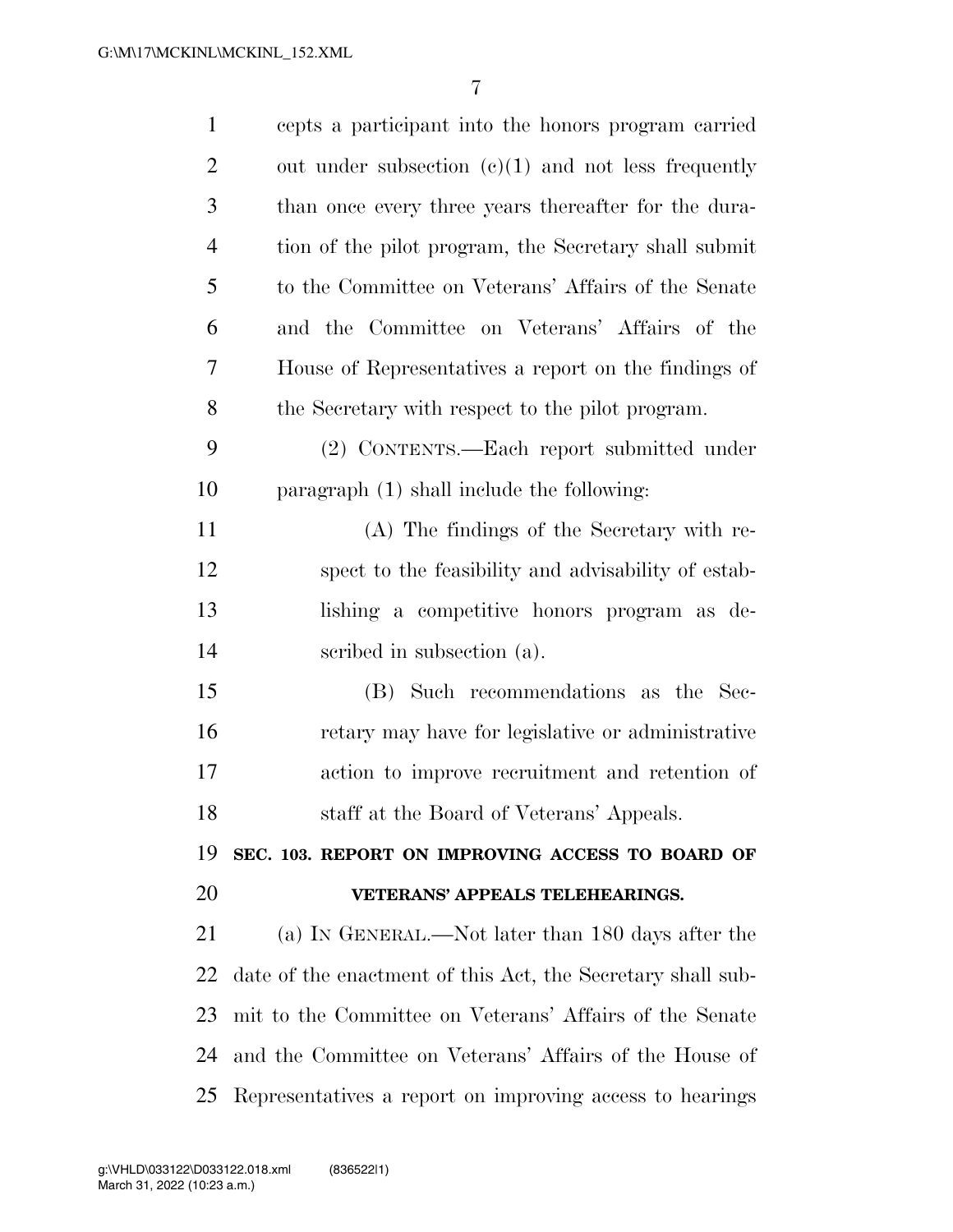before the Board of Veterans' Appeals held by picture and voice transmission.

- (b) CONTENTS.—The report required by subsection (a) shall include the following:
- (1) Recommendations on the feasibility and ad- visability of reimbursing veterans for expenses in- curred for travel from the home of a veteran to the location at which a hearing before the Board of Vet- erans' Appeals is held by picture and voice trans- mission, if the Secretary determines that travel to such location is reasonably necessary for such a hearing.
- (2) Recommendations on establishment of pilot programs to assess the feasibility and advisability of using other methods that could improve veteran ac- cess to hearings before the Board of Veterans' Ap- peals held by picture and voice transmission from a veteran's home.
- (3) Such other recommendations to improve ac- cess to hearings before the Board of Veterans' Ap- peals held by picture and voice transmission as the Secretary may receive from stakeholders.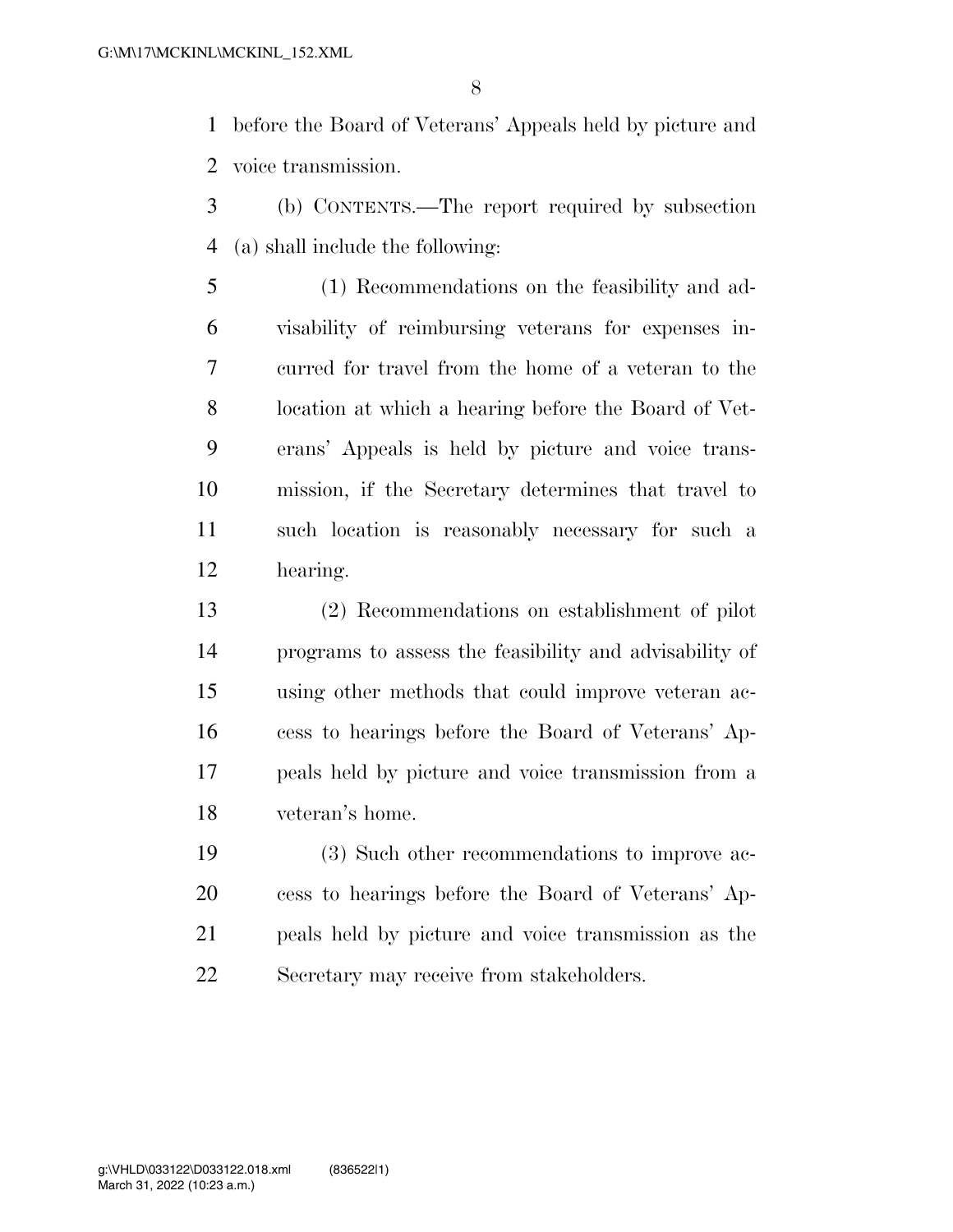**TITLE II—MEDICAL DISABILITY EXAM MATTERS** 

 **SEC. 201. IMPROVING REQUIREMENT TO PUBLISH DIS- ABILITY BENEFIT QUESTIONNAIRE FORMS OF DEPARTMENT OF VETERANS AFFAIRS.**  Section 5101(d) of title 38, United States Code, is amended— 8 (1) in paragraph  $(1)(A)$ , by striking "; and" and inserting '', including (except as provided in 10 paragraph  $(4)(A)$ — ''(i) all disability benefit questionnaire forms available to personnel of the Veterans Health Administration and contracted per- sonnel for the completion of compensation and pension examinations; and  $\frac{1}{10}$  all factsheets available to such per- sonnel to inform completion of such examina- tions; and''; and (2) by adding at the end the following new paragraph:  $\frac{1}{2}$  (4)(A) The Secretary may exclude from publication 22 under clauses (i) and (ii) of paragraph  $(1)(A)$  any form

Secretary determines could not reasonably be completed

described in subparagraph (B) of this paragraph that the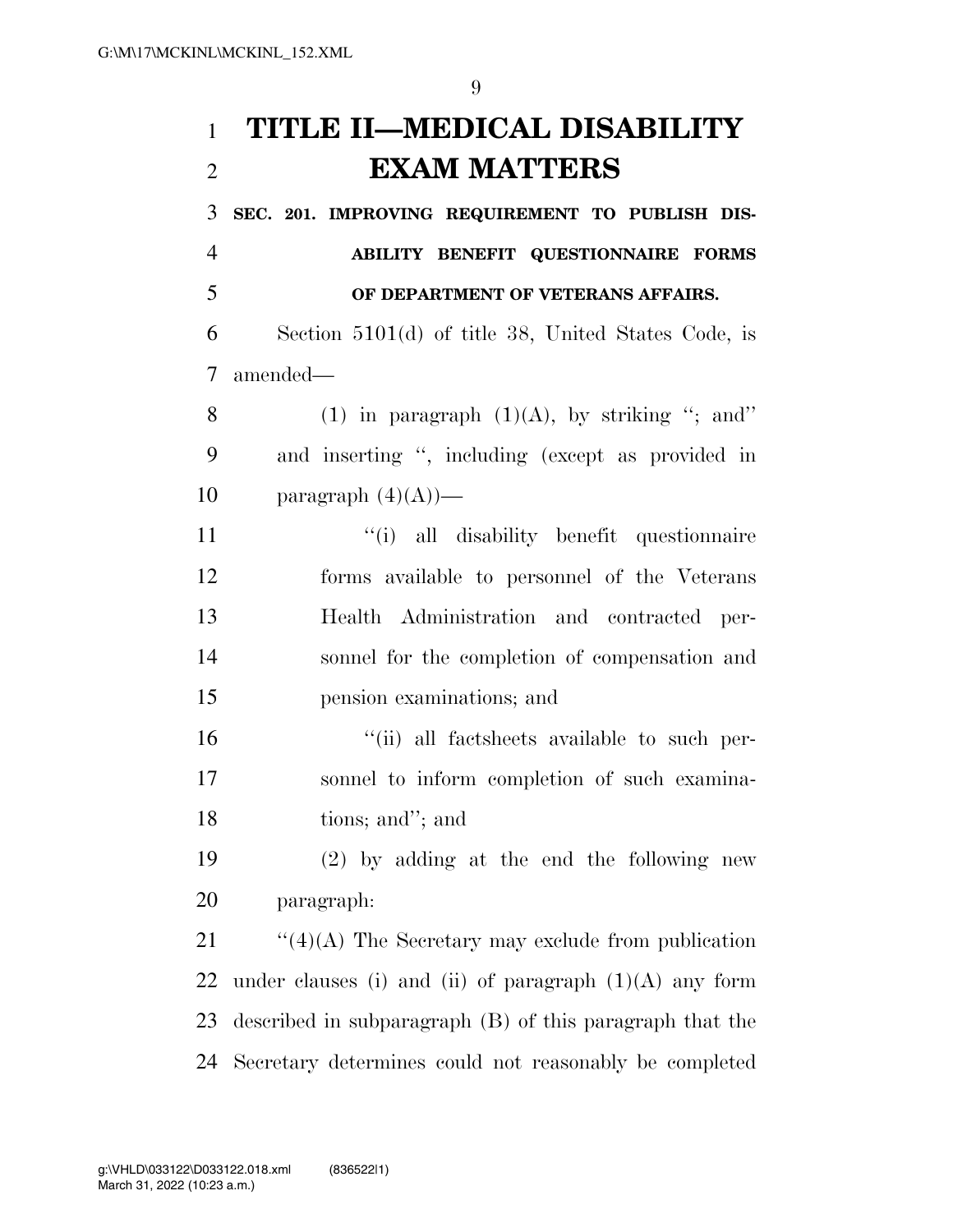to a clinically acceptable standard by someone not an em- ployee or a contractor of the Department. ''(B) A form described in this subparagraph is a form that— ''(i) was in effect after January 1, 2020; and

 ''(ii) has not been published under paragraph  $7(1).$ 

8 "'(C) For each form excluded under subparagraph (A), the Secretary shall—

 ''(i) list the form on the same internet website 11 as the forms published under paragraph  $(1)(A)$  with an indication that the form has been excluded; and ''(ii) provide with such listing a justification for such exclusion.''.

 **SEC. 202. REPORT ON IMPROVING MEDICAL DISABILITY EX- AMINATIONS FOR VETERANS WHO LIVE ABROAD.** 

 Not later than one year after the date of the enact- ment of this Act, the Secretary shall submit to the Com- mittee on Veterans' Affairs of the Senate and the Com- mittee on Veterans' Affairs of the House of Representa- tives a report on the efforts of the Secretary to provide reimbursement for a veteran's travel to a Department fa- cility or a facility of a Department-contracted provider, re-gardless of whether the facility is inside or outside the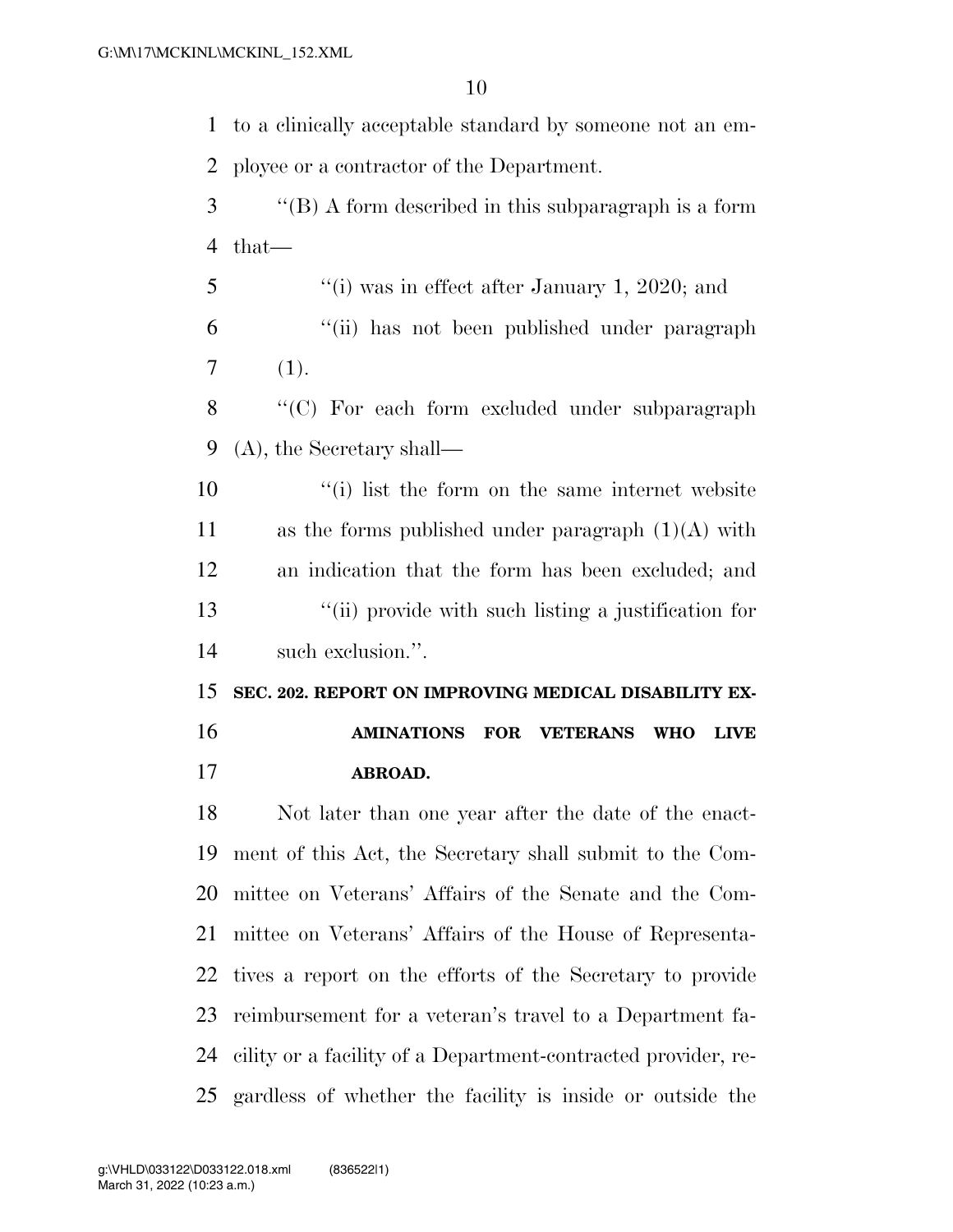United States, when such travel is incident to a scheduled compensation and pension examination.

## **SEC. 203. DEPARTMENT OF VETERANS AFFAIRS REQUIRE-**

|    | MENT FOR COMMUNICATION BY CONTRAC-     |
|----|----------------------------------------|
| -5 | TORS PROVIDING COVERED MEDICAL DIS-    |
| 6  | ABILITY EXAMINATIONS WITH PERSONS REC- |
|    | OGNIZED BY POWER OF ATTORNEY FOR       |
| 8  | PREPARATION, PRESENTATION, AND PROS-   |
|    | <b>ECUTION OF CLAIMS.</b>              |

 (a) IN GENERAL.—In each contract entered into by the Secretary after the date of the enactment of this Act for the provision by a contractor of a covered medical dis- ability examination, the Secretary shall include a require- ment that every communication from a contractor to a vet- eran regarding the scheduling of a covered medical dis- ability examination be contemporaneously transmitted to the person recognized by a power of attorney executed under sections 5902, 5903, and 5904 of title 38, United States Code, for the preparation, presentation, and pros-ecution of claims.

 (b) DEFINITION.—In this section, the term ''covered medical disability examination'' means a medical examina- tion that the Secretary determines necessary for the pur- poses of adjudicating a benefit under chapter 11 or 15 of title 38, United States Code.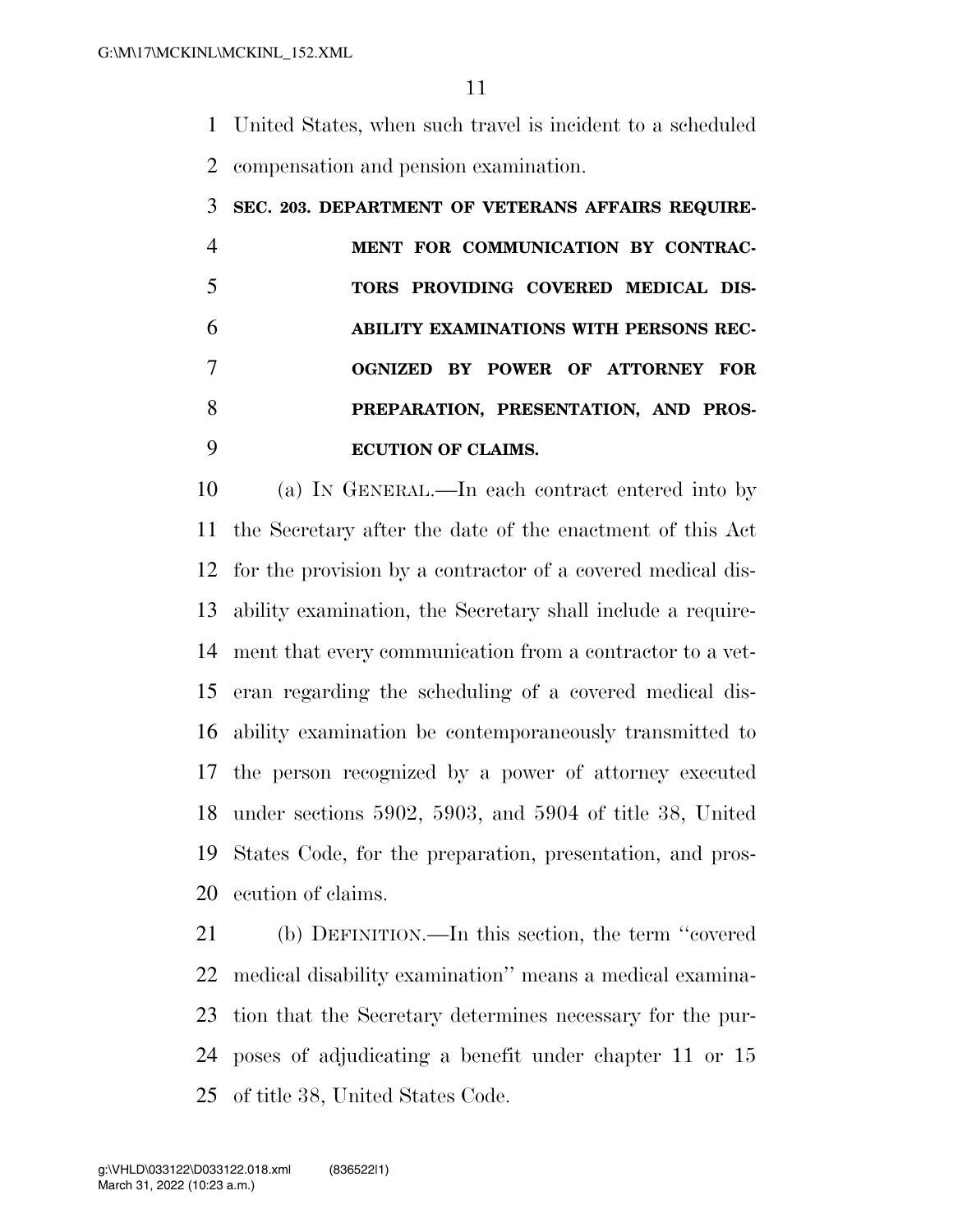| 1              | SEC. 204. DEPARTMENT OF VETERANS AFFAIRS OUTREACH          |
|----------------|------------------------------------------------------------|
| 2              | REGARDING CONTACT INFORMATION FOR                          |
| 3              | CONTRACTORS PROVIDING COVERED MED-                         |
| $\overline{4}$ | <b>ICAL DISABILITY EXAMINATIONS.</b>                       |
| 5              | Not later than 120 days after the date of enactment        |
|                | 6 of this Act, the Secretary of Veterans Affairs shall, in |
|                | 7 partnership with veterans service organizations and such |
| 8              | other stakeholders as the Secretary considers relevant and |
| 9              | appropriate, implement an informative outreach program     |
|                | 10 for veterans regarding the following:                   |

 (1) Contact information for contractors pro- viding covered medical disability examinations, in- cluding the telephone numbers from which such con-tractors may contact veterans.

 (2) The requirement for veterans to provide personally identifiable information when contacted by such contractors in order to verify their identity.

**TITLE III—OTHER MATTERS** 

**SEC. 301. REPORT ON SUPPORTING GOVERNMENTAL VET-**

#### **ERANS SERVICE OFFICERS.**

 (a) REPORT.—Not later than one year after the date of the enactment of this Act and after consulting veterans service organizations and such other stakeholders as the Secretary considers relevant and appropriate, the Sec- retary shall submit to the Committee on Veterans' Affairs of the Senate and the Committee on Veterans' Affairs of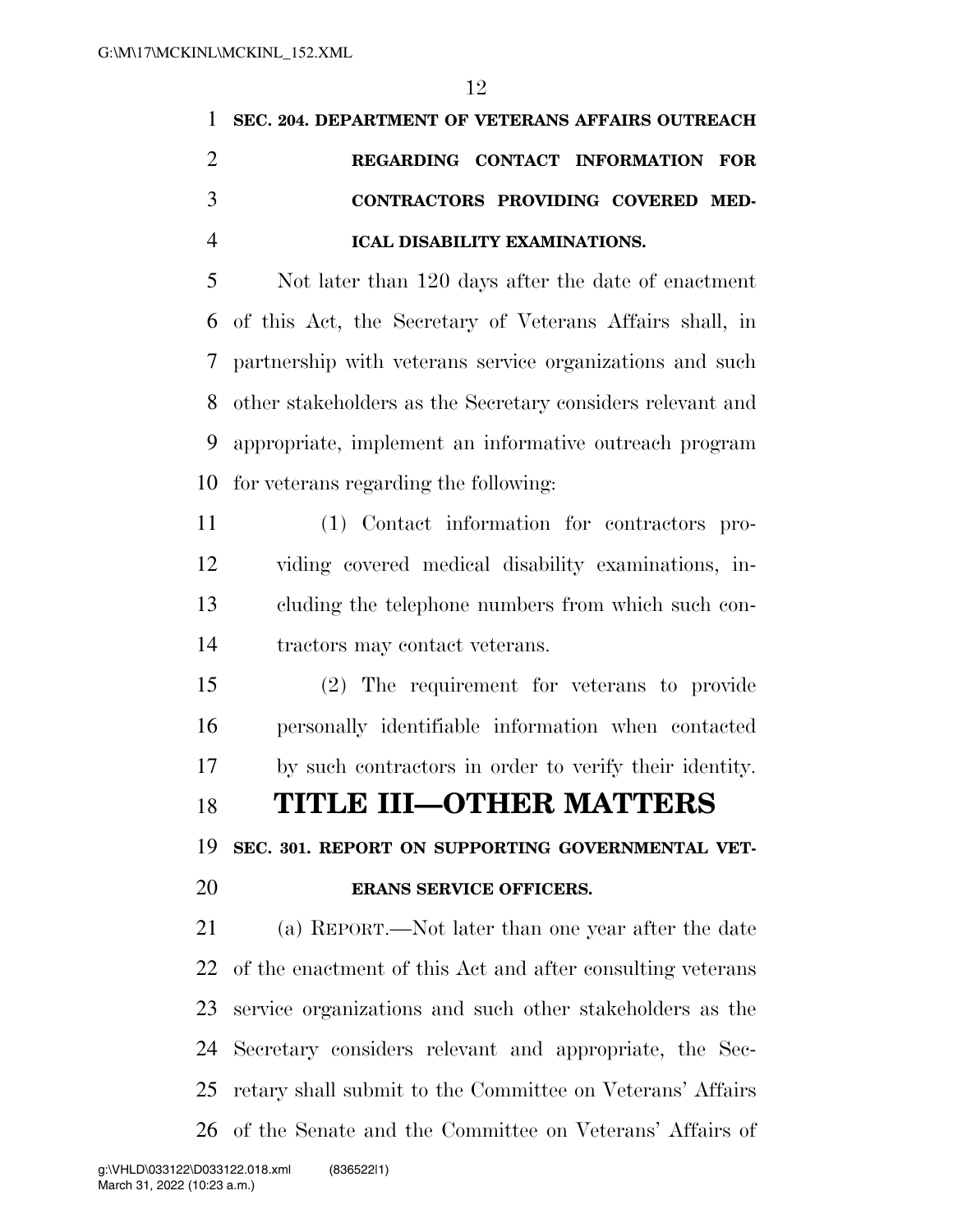the House of Representatives a report on improving the support by the Department of Veterans Affairs of govern-mental veterans service officers.

 (b) ELEMENTS.—The report submitted under sub-section (a) shall include the following:

 (1) ENHANCED ACCESS TO SYSTEMS.—An as- sessment of the feasibility and current technical limi- tations of providing governmental veterans service officers enhanced access to certain Department sys- tems to better serve veterans those governmental service officers may not have authorization to rep-resent.

 (2) INTERGOVERNMENTAL LIAISONS.—An as- sessment as to whether the Department would ben- efit from the establishment or designation of an of- fice or working group within the Department to serve as an intergovernmental liaison between the Department and governmental veterans service offi-cers.

 (3) OTHER.—Any other recommendations to improve how the Department monitors, coordinates with, or provides support to governmental veterans service officers.

(c) DEFINITIONS.—In this section: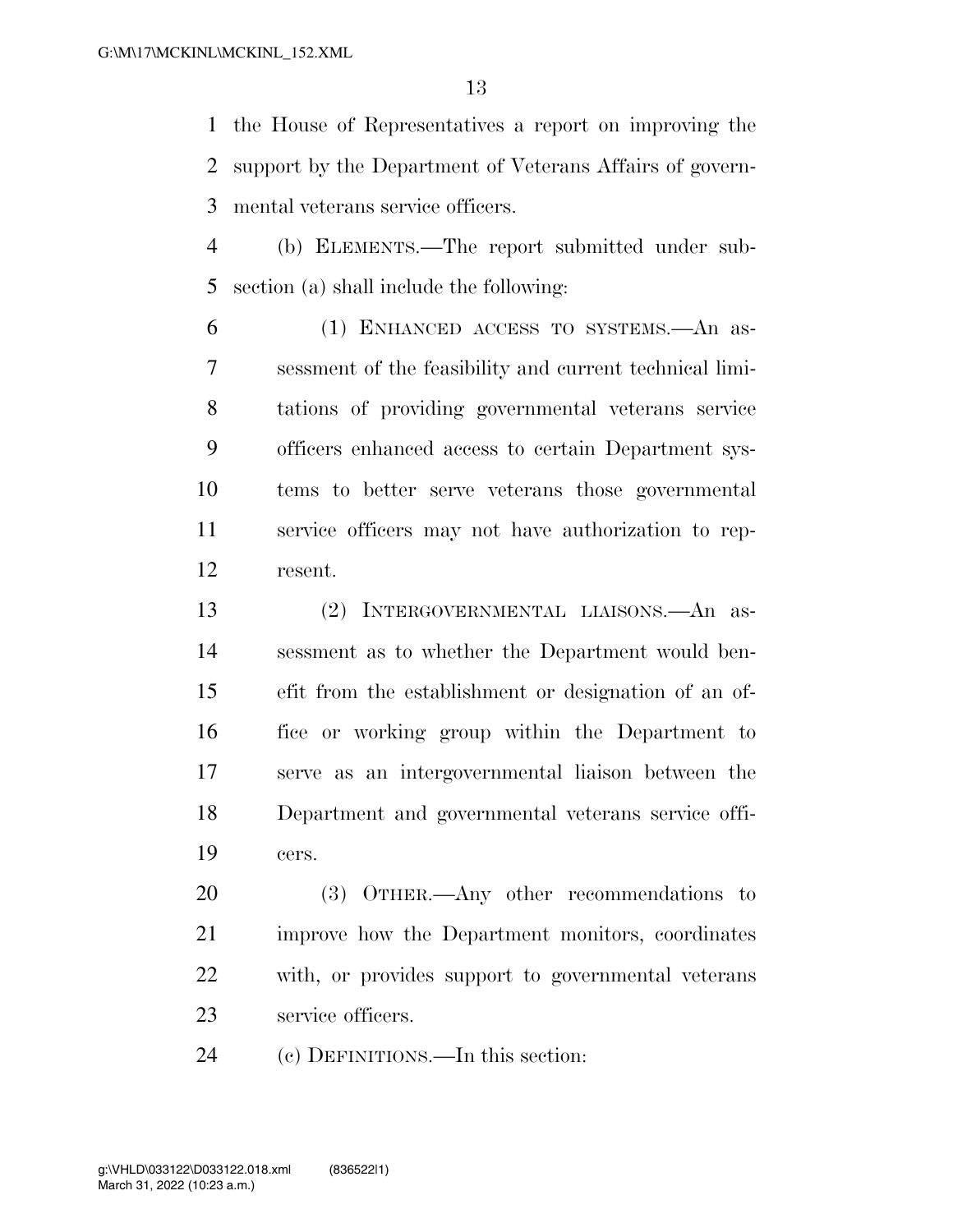| $\mathbf{1}$   | (1) GOVERNMENTAL VETERANS SERVICE OFFI-             |
|----------------|-----------------------------------------------------|
| $\overline{2}$ | CER.—The term "governmental veterans service offi-  |
| 3              | cer" means an employee of a State, county, munic-   |
| $\overline{4}$ | ipal, or Tribal government—                         |
| 5              | (A) who is accredited by at least one vet-          |
| 6              | erans service organization to serve as a veterans   |
| 7              | service officer; and                                |
| 8              | (B) whose primary responsibilities include          |
| 9              | working as such an officer.                         |
| 10             | (2) VETERANS SERVICE ORGANIZATION.—The              |
| 11             | term "veterans service organization" means an orga- |
| 12             | nization recognized by the Secretary for the rep-   |
|                |                                                     |
| 13             | resentation of veterans under section 5902 of title |
| 14             | 38, United States Code.                             |
| 15             | SEC. 302. ELECTRONIC NOTIFICATION OF DECISIONS AND  |
| 16             | OTHER ELECTRONIC COMMUNICATIONS.                    |
| 17             | (a) NOTICE DEFINED.—Section $5100$ of title 38,     |
| 18             | United States Code, is amended—                     |
| 19             | $(1)$ in the section heading, by striking "Defi-    |
| 20             | <b>nition of "claimant"</b> and inserting "Defini-  |
| 21             | tions"";                                            |
| <u>22</u>      | $(2)$ by striking "this chapter, the term" and in-  |
| 23             | serting "this chapter:                              |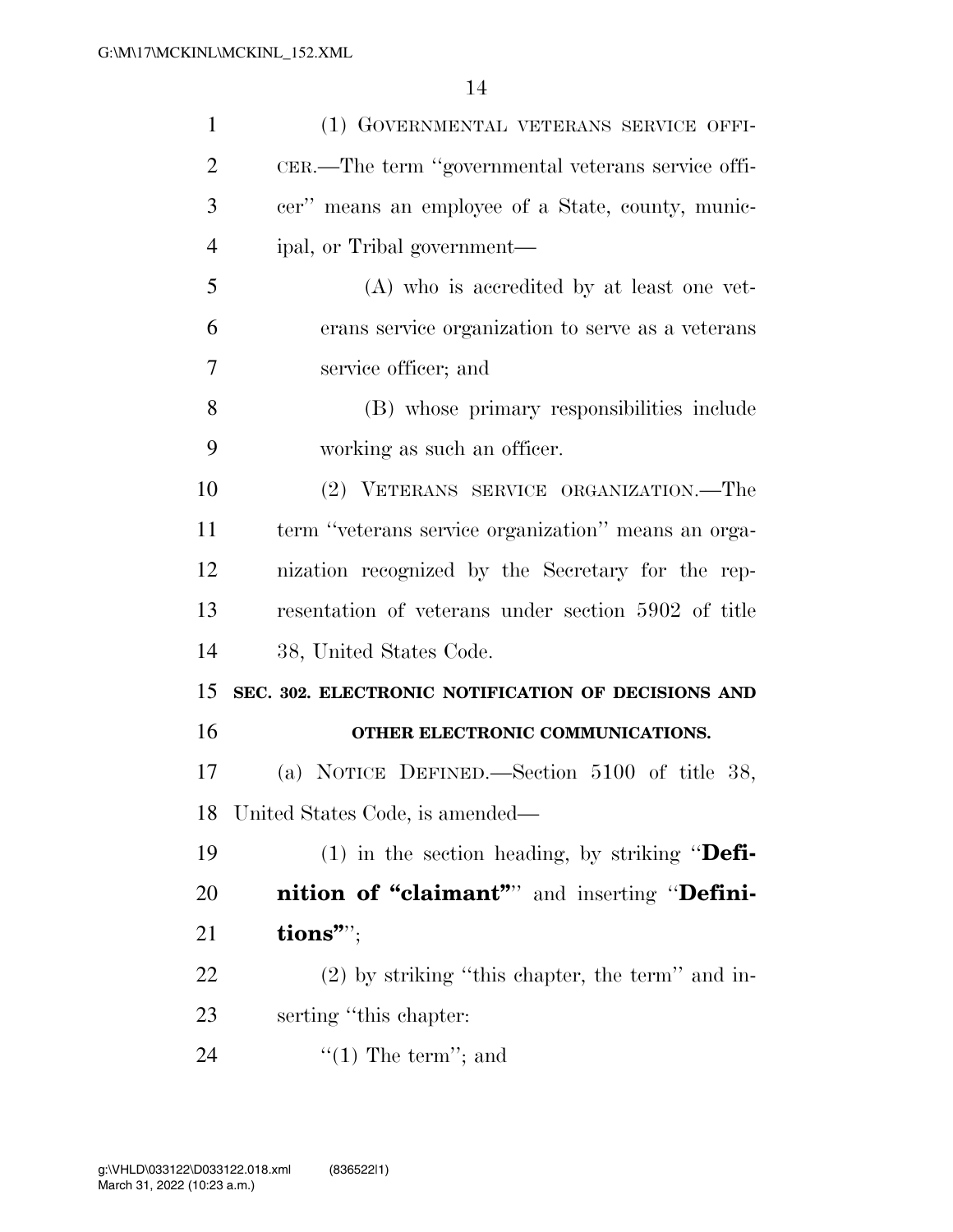(3) by adding at the end the following new paragraph:

 ''(2) The term 'notice' means a communication delivered through a method determined appropriate by the Secretary, which may include electronic noti- fication in accordance with section 5104(c) of this title.''.

 (b) NOTICE OF DECISIONS OF SECRETARY OF VET- ERANS AFFAIRS REGARDING BENEFITS.—Section 5104 of such title is amended by adding at the end the following new subsection:

 $\cdot$  (c)(1) The Secretary may provide notice to a person under subsection (a) of this section and under section 7104(e) of this title electronically, but only after the per- son affirmatively consents to electronic notification for all decisions requiring notice under this section, including sec-tion 7104 of this title.

18  $\frac{1}{2}(2)$  (A) A person may revoke consent to electronic notification under paragraph (1) at any time by informing the Secretary of such revocation.

 ''(B) A revocation under this paragraph is effective upon a person's submission of such revocation, whether by electronic means or by mail.

24  $\langle$  (3) The Secretary shall, on an annual basis—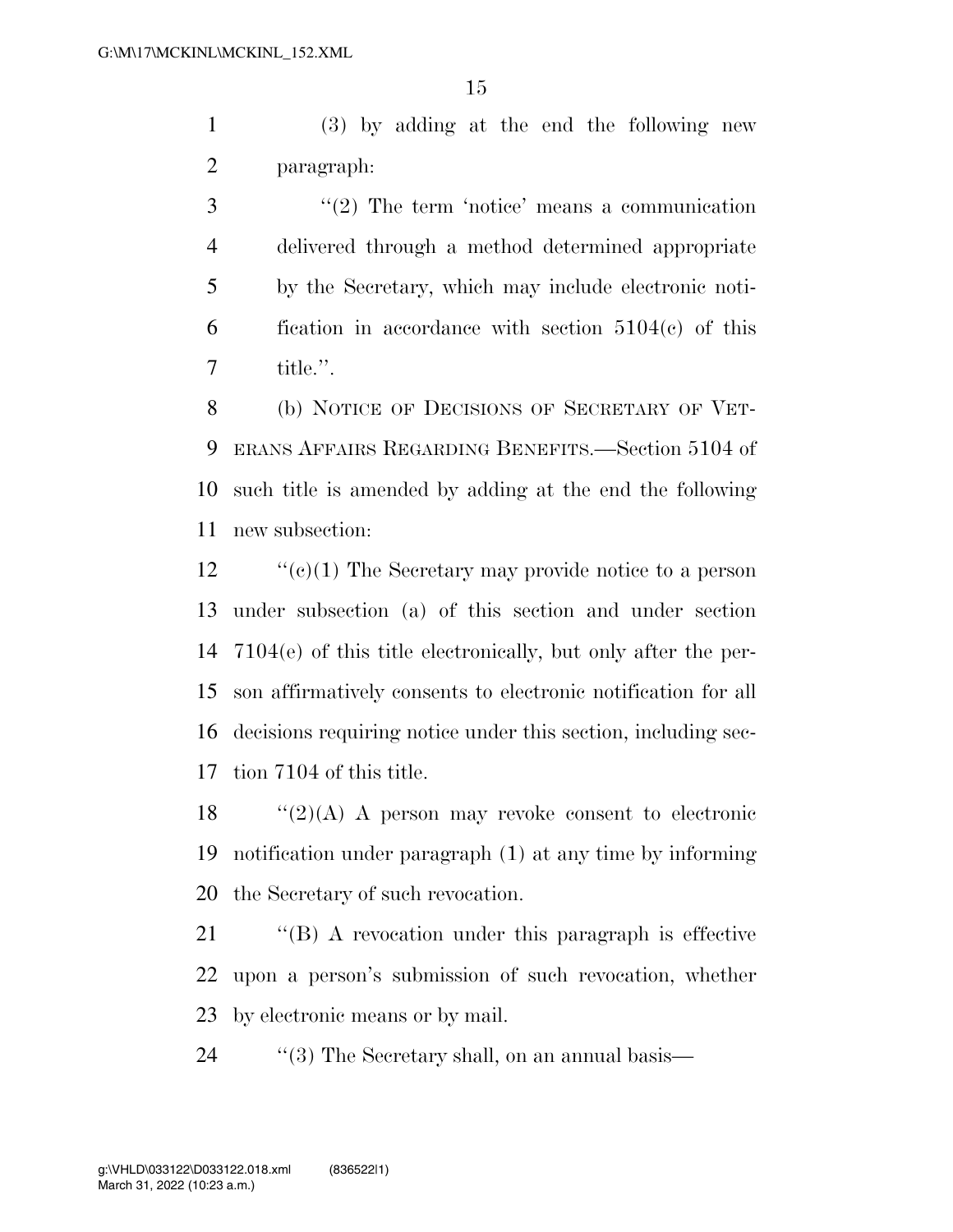1 ''(A) solicit input from stakeholders for rec- ommendations to improve how the Department issues notifications under this section, including sec- tion 7104 of this title; and ''(B) publicly publish responses to such input on a website of the Department.''. (c) NOTICE OF HIGHER-LEVEL REVIEW DECISION BY AGENCY OF ORIGINAL JURISDICTION.—Section 5104B(c) of such title is amended by striking ''in writing'' and inserting ''to the claimant and the claimant's rep- resentative''. (d) NOTICE OF DECISIONS BY BOARD OF VETERANS' APPEALS.—Section 7104 of such title is amended by strik- ing subsection (e) and inserting the following: ''(e) Subject to section 5104(c) of this title, after reaching a decision on a case, the Board shall promptly provide notice (as that term is defined in section 5100 of this title) of such decision to the following:  $\frac{1}{2}$  The claimant.  $\frac{1}{2}$   $\pi$   $(2)$  Any other party with a right to notice of such decision.  $\frac{4}{3}$  Any authorized representative of the appel-lant or party described in subparagraph (B).''.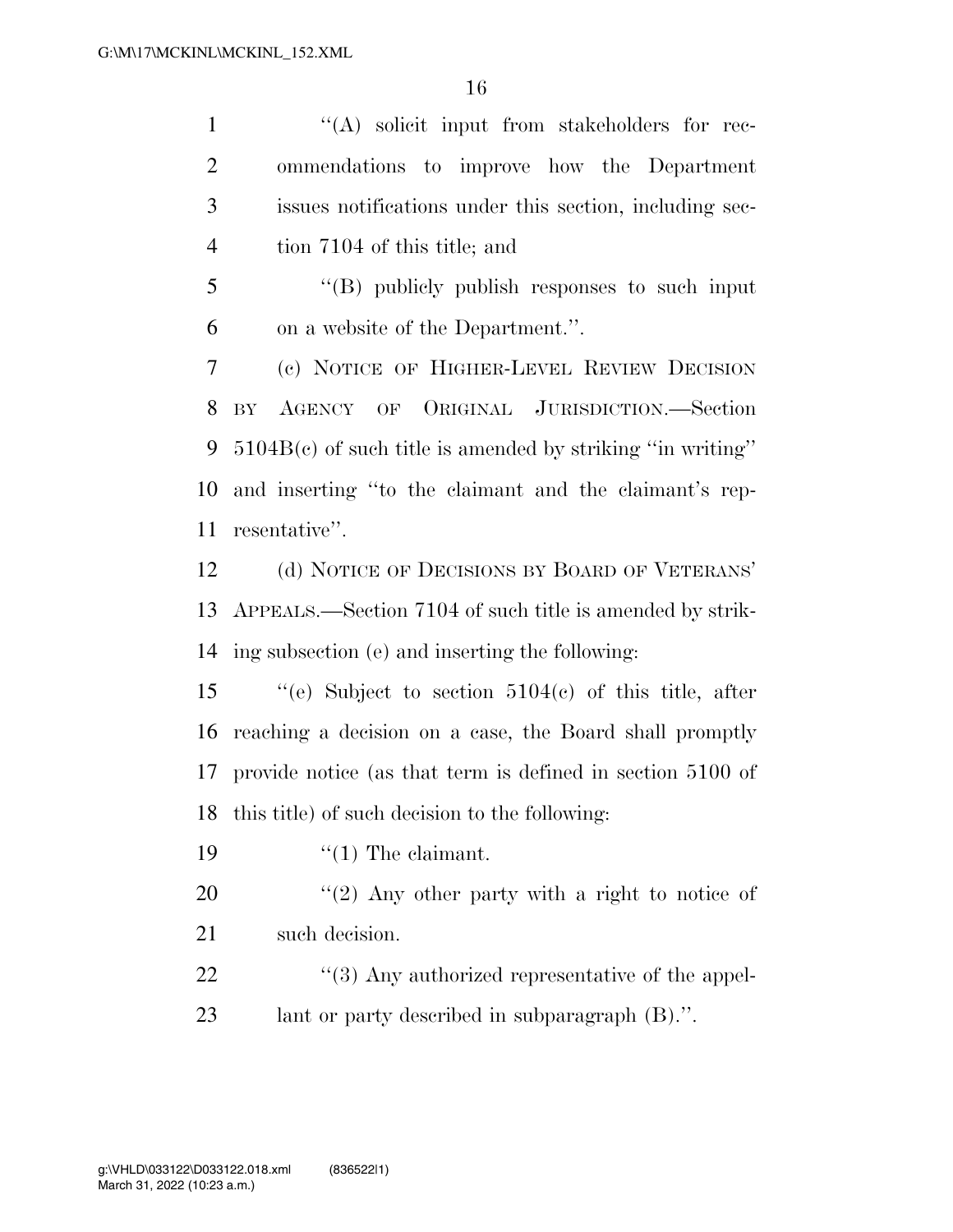| $\mathbf{1}$   | (e)                                                         | NOTICE                      |  | OF DISAGREEMENT.—Section                             |
|----------------|-------------------------------------------------------------|-----------------------------|--|------------------------------------------------------|
| $\overline{2}$ | $7105(b)(1)(A)$ of such title is amended by striking "mail- |                             |  |                                                      |
| 3              | ing" and inserting "provision".                             |                             |  |                                                      |
| $\overline{4}$ | SEC. 303. FACILITATING DEPARTMENT OF VETERANS AF-           |                             |  |                                                      |
| 5              |                                                             |                             |  | FAIRS CONTRACTOR ACCESS TO FEDERAL                   |
| 6              |                                                             |                             |  | TAX RETURN INFORMATION NECESSARY FOR                 |
| 7              |                                                             | <b>CLAIMS PROCESSING.</b>   |  |                                                      |
| 8              |                                                             |                             |  | (a) IN GENERAL.—Section $6103(1)(7)$ of the Internal |
| 9              | Revenue Code of 1986 is amended by adding at the end        |                             |  |                                                      |
| 10             | the following new subparagraph:                             |                             |  |                                                      |
| 11             |                                                             | $\lq\lq(E)$ REDISCLOSURES.— |  |                                                      |
| 12             |                                                             |                             |  | "(i) IN GENERAL.—Officers and em-                    |
| 13             |                                                             |                             |  | ployees of the Department of Veterans Af-            |
| 14             |                                                             |                             |  | fairs who are specifically designated by the         |
| 15             |                                                             |                             |  | Secretary of Veterans Affairs may redis-             |
| 16             |                                                             |                             |  | close return information described in sub-           |
| 17             |                                                             |                             |  | paragraphs $(A)$ and $(B)$ to contractors of         |
| 18             |                                                             |                             |  | such Department administering (or assist-            |
| 19             |                                                             |                             |  | ing in administering) a program listed in            |
| 20             |                                                             | subparagraph $(D)(viii)$ .  |  |                                                      |
| 21             |                                                             |                             |  | "(ii) RESTRICTIONS ON USE OF IN-                     |
| 22             |                                                             |                             |  | FORMATION.—Information disclosed under               |
| 23             |                                                             |                             |  | this subparagraph shall be disclosed only            |
| 24             |                                                             |                             |  | for purposes of, and to the extent nec-              |
| 25             |                                                             |                             |  | essary in, determining eligibility for, or the       |